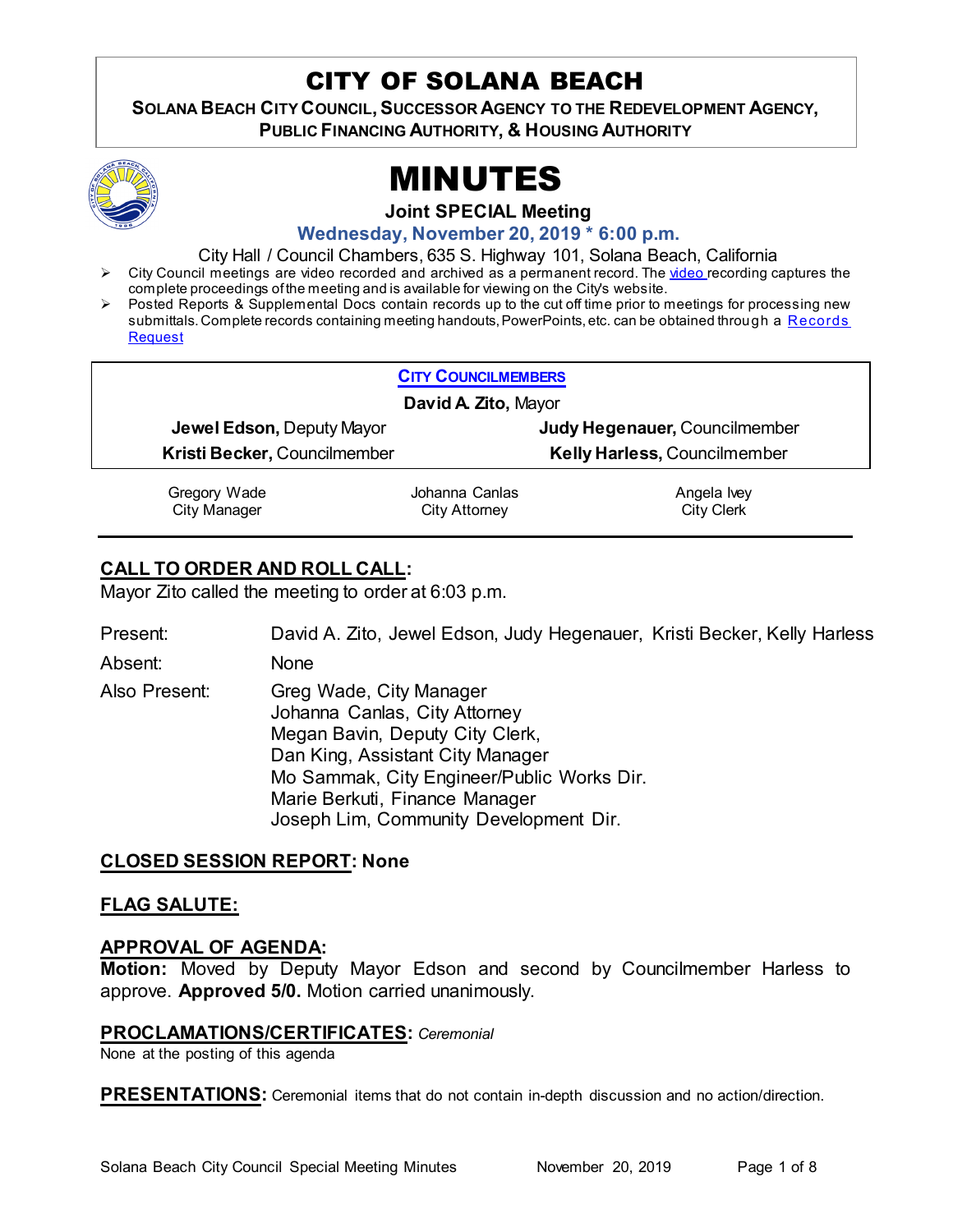## Coastal Frontiers Beach Survey

Greg Hearon, Coastal Frontiers, presented a PowerPoint (on file) regarding the state of the City's beaches and the Shoreline Monitoring Program which consists of beach profile surveys, bluff database work and some UAV or drone based surveys that were conducted in the City.

## **ORAL COMMUNICATIONS:**

This portion of the agenda provides an opportunity for members of the public to address the City Council on items relating to City business and not appearing on today's agenda by submitting a speaker slip (located on the back table) to the City Clerk. Comments relating to items on this evening's agenda are taken at the time the items are heard. Pursuant to the Brown Act, no action shall be taken by the City Council on public comment items. Council may refer items to the City Manager for placement on a future agenda. The maximum time allotted for each presentation is THREE MINUTES (SBMC 2.04.190). Please be aware of the timer light on the Council Dais.

Tracy Richmond spoke on behalf of the Parks & Recreation Commission regarding the upcoming holiday tree lighting event on Sunday, December 8, 2019.

## **COUNCIL COMMUNITY ANNOUNCEMENTS / COMMENTARY:**

*An opportunity for City Council to make brief announcements or report on their activities. These items are not agendized for official City business with no action or substantive discussion.* 

## **A. CONSENT CALENDAR:** (Action Items) (A.1. - A.3.)

Items listed on the Consent Calendar are to be acted in a single action of the City Council unless pulled for discussion. Any member of the public may address the City Council on an item of concern by submitting to the City Clerk a speaker slip (located on the back table) before the Consent Calendar is addressed. Those items removed from the Consent Calendar by a member of the Council will be trailed to the end of the agenda, while Consent Calendar items removed by the public will be discussed immediately after approval of the Consent Calendar.

## **A.1. Minutes of the City Council.**

Recommendation: That the City Council

1. Approve the Minutes of the City Council Meetings held September 25, 2019 and October 09, 2019.

Approved Minutes [http://www.ci.solana-beach.ca.us/index.asp?SEC=F0F1200D-21C6-4A88-8AE1-0BC07C1A81A7&Type=B\\_BASIC](http://www.ci.solana-beach.ca.us/index.asp?SEC=F0F1200D-21C6-4A88-8AE1-0BC07C1A81A7&Type=B_BASIC) **Motion:** Moved by Deputy Mayor Edson and second by Councilmember Becker to approve. **Approved 5/0.** Motion carried unanimously.

## **A.2. Register Of Demands.** (File 0300-30)

Recommendation: That the City Council

1. Ratify the list of demands for October 26 – November 08, 2019.

### **Item A.2. Report (click here)**

*Posted Reports & Supplemental Docs contain records up to the cut off time, prior to the start of the meeting, for processing new submittals. The final official record containing handouts, PowerPoints, etc. can be obtained through a Records Request to the City Clerk's Office.* **Motion:** Moved by Deputy Mayor Edson and second by Councilmember Becker to approve. **Approved 5/0.** Motion carried unanimously.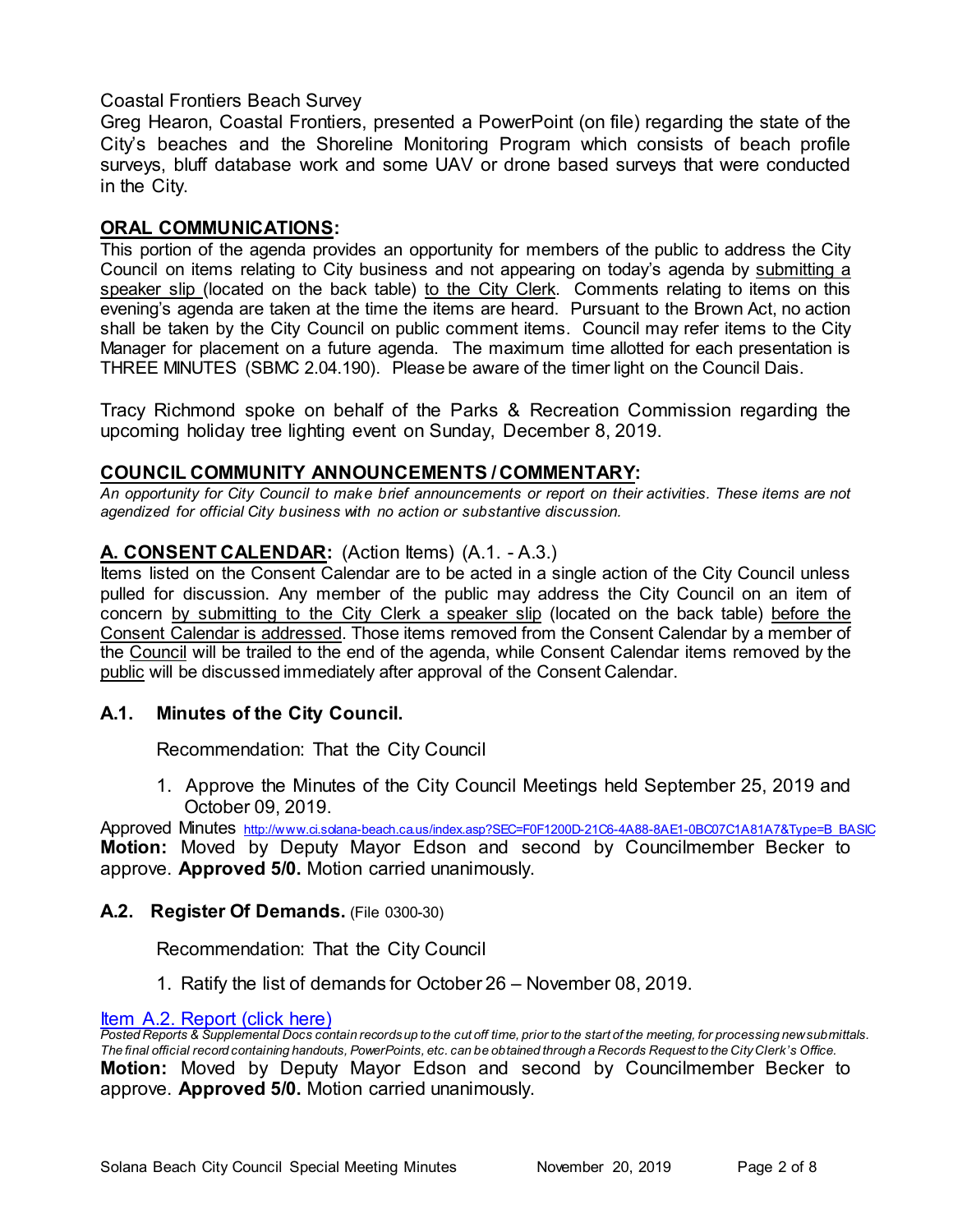## **A.3. General Fund Adopted Budget for Fiscal Year 2019-2020 Changes.** (File 0330-30)

Recommendation: That the City Council

1. Receive the report listing changes made to the Fiscal Year 2019-2020 General Fund Adopted Budget.

#### [Item A.3. Report \(click here\)](https://solanabeach.govoffice3.com/vertical/Sites/%7B840804C2-F869-4904-9AE3-720581350CE7%7D/uploads/Item_A.3._Report_(click_here)_11-20-19_-_O.pdf)

*Posted Reports & Supplemental Docs contain records up to the cut off time, prior to the start of the meeting, for processing new submittals. The final official record containing handouts, PowerPoints, etc. can be obtained through a Records Request to the City Clerk's Office.* **Motion:** Moved by Deputy Mayor Edson and second by Councilmember Becker to approve. **Approved 5/0.** Motion carried unanimously.

## **B. PUBLIC HEARINGS:** (B.1. – B.2.)

This portion of the agenda provides citizens an opportunity to express their views on a specific issue as required by law after proper noticing by submitting a speaker slip (located on the back table) to the City Clerk. After considering all of the evidence, including written materials and oral testimony, the City Council must make a decision supported by findings and the findings must be supported by substantial evidence in the record. An applicant or designee(s) for a private development/business project, for which the public hearing is being held, is allotted a total of fifteen minutes to speak, as per SBMC 2.04.210. A portion of the fifteen minutes may be saved to respond to those who speak in opposition. All other speakers have three minutes each. Please be aware of the timer light on the Council Dais.

#### **B.1. Regional Transportation Improvement Program Amendment** (File 0840-30)

Recommendation: That the City Council

- 1. Conduct the Public Hearing: Open the Public Hearing; Report Council Disclosures; Receive Public Testimony; Close the Public Hearing.
- 2. Adopt **Resolution 2019-151** approving an amendment to the SANDAG 2018 Regional Transportation Improvement Program (RTIP) list of projects for Fiscal Years 2019 through 2023, to increase *TransNet* funding for the Pavement Resurfacing Project.

#### [Item B.1. Report \(click here\)](https://solanabeach.govoffice3.com/vertical/Sites/%7B840804C2-F869-4904-9AE3-720581350CE7%7D/uploads/Item_B.1._Report_(click_here)_11-20-19_-_O.pdf)

*Posted Reports & Supplemental Docs contain records up to the cut off time, prior to the start of the meeting, for processing new submittals. The final official record containing handouts, PowerPoints, etc. can be obtained through a Records Request to the City Clerk's Office.*

Greg Wade, City Manager, introduced the item.

Mayor Zito opened the Public Hearing.

Council disclosures.

**Motion**: Moved by Deputy Mayor Edson and second by Councilmember Hegenauer to close the public hearing. **Approved 5/0.** Motion carried unanimously.

**Motion**: Moved by Deputy Mayor Edson and second by Councilmember Becker to approve. **Approved 5/0.** Motion carried unanimously.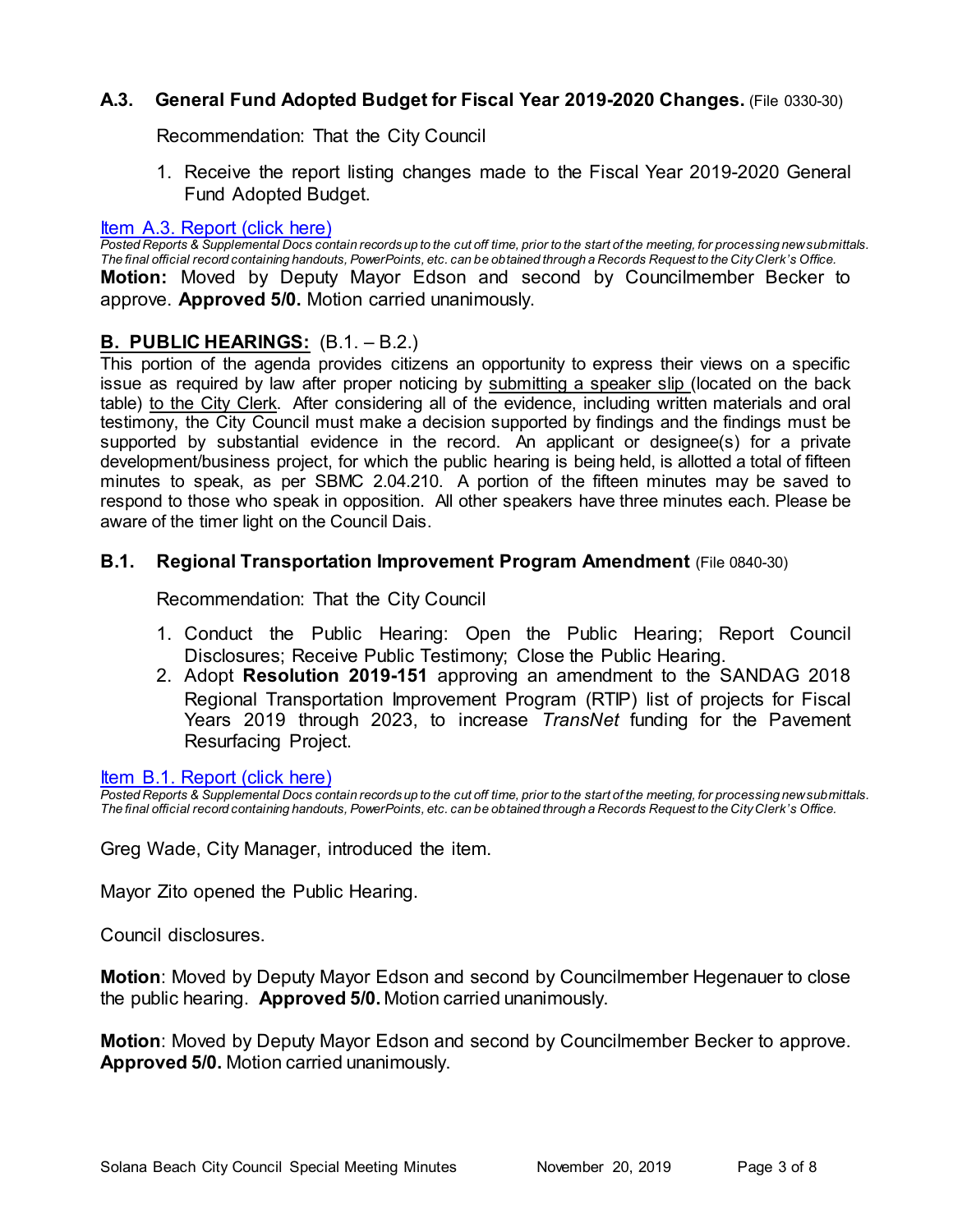## **B.2. Public Hearing: 127-129 North Granados Avenue, Applicant: Granados Avenue Partners, Case 17-17-47.** (File 0600-40)

The proposed project meets the minimum objective requirements under the SBMC, could be found to be consistent with the General Plan and could be found, as conditioned, to meet the discretionary findings required as discussed in this report to approve a DRP, a SUB and administratively issue a SDP. Therefore, Staff recommends that the City Council:

- 1. Conduct the Public Hearing: Open the Public Hearing, Report Council Disclosures, Receive Public Testimony, and Close the Public Hearing.
- 2. Find the project exempt from the California Environmental Quality Act pursuant to Sections 15303 of the State CEQA Guidelines;
- 3. If the City Council makes the requisite findings and approves the project, adopt **Resolution 2019-109** conditionally approving a DRP, a SDP, and a Minor SUB for condominium purposes, to consolidate two existing legal lots into one legal lot of 14,381 square feet, demolish the existing structures onsite, construct four detached single-family condominium dwelling units, each consisting of two stories with an attached two-car garage and associated site improvements on [property on the 127-129 North Granados Avenue, Solana Beach.](https://solanabeach.govoffice3.com/vertical/Sites/%7B840804C2-F869-4904-9AE3-720581350CE7%7D/uploads/Item_B.2._Report_(click_here)_11-20-19_Redacted.pdf)

[Item B.2. Report \(click here\)](https://solanabeach.govoffice3.com/vertical/Sites/%7B840804C2-F869-4904-9AE3-720581350CE7%7D/uploads/Item_B.2._Report_(click_here)_11-20-19_Redacted.pdf) 

[Item B.2. Updated Report #1 \(Updated 11-20 at 2:40pm\)](https://solanabeach.govoffice3.com/vertical/Sites/%7B840804C2-F869-4904-9AE3-720581350CE7%7D/uploads/Item_B.2._Updated_Report_1_-_11-20-19.pdf) [Item B.2. Supplemental Docs \(Updated 11-20](https://solanabeach.govoffice3.com/vertical/Sites/%7B840804C2-F869-4904-9AE3-720581350CE7%7D/uploads/Item_B.2._Supplemental_Items_(Upd._11-19_at_530pm)_-_O.pdf) at 5:20pm) *Posted Reports & Supplemental Docs contain records up to the cut off time, prior to the start of the meeting, for processing new submittals. The final official record containing handouts, PowerPoints, etc. can be obtained through a Records Request to the City Clerk's Office.*

Greg Wade, City Manager, introduced the item.

Corey Andrews, Principal Planner, presented a PowerPoint (on file).

Mayor Zito opened the Public Hearing.

Council disclosures.

Council and Staff discussed that the property would be using the tiered floor area ratio of the scaled residential overlay zone, pre-wiring for 15% of the roof area would be dedicated to PV, undergrounding of utilities for individual units, one extra guest parking space would be included but was not required, the rock wall, the fencing and wall heights in the side, rear and front yards, and the concrete pathways for units 1 and 2 extending off of the property line.

Alex Stone, Architect, presented a PowerPoint (on file) and spoke about building a 4-unit building, contributing to the moderate income level homes for the City's housing goals based on square footage and location, additional parking, meeting with neighbors on site to discuss their concerns, redesigning to address privacy and views, installing solar and EV charging in each garage, and including additional energy efficient features that would minimize the impact on the environment.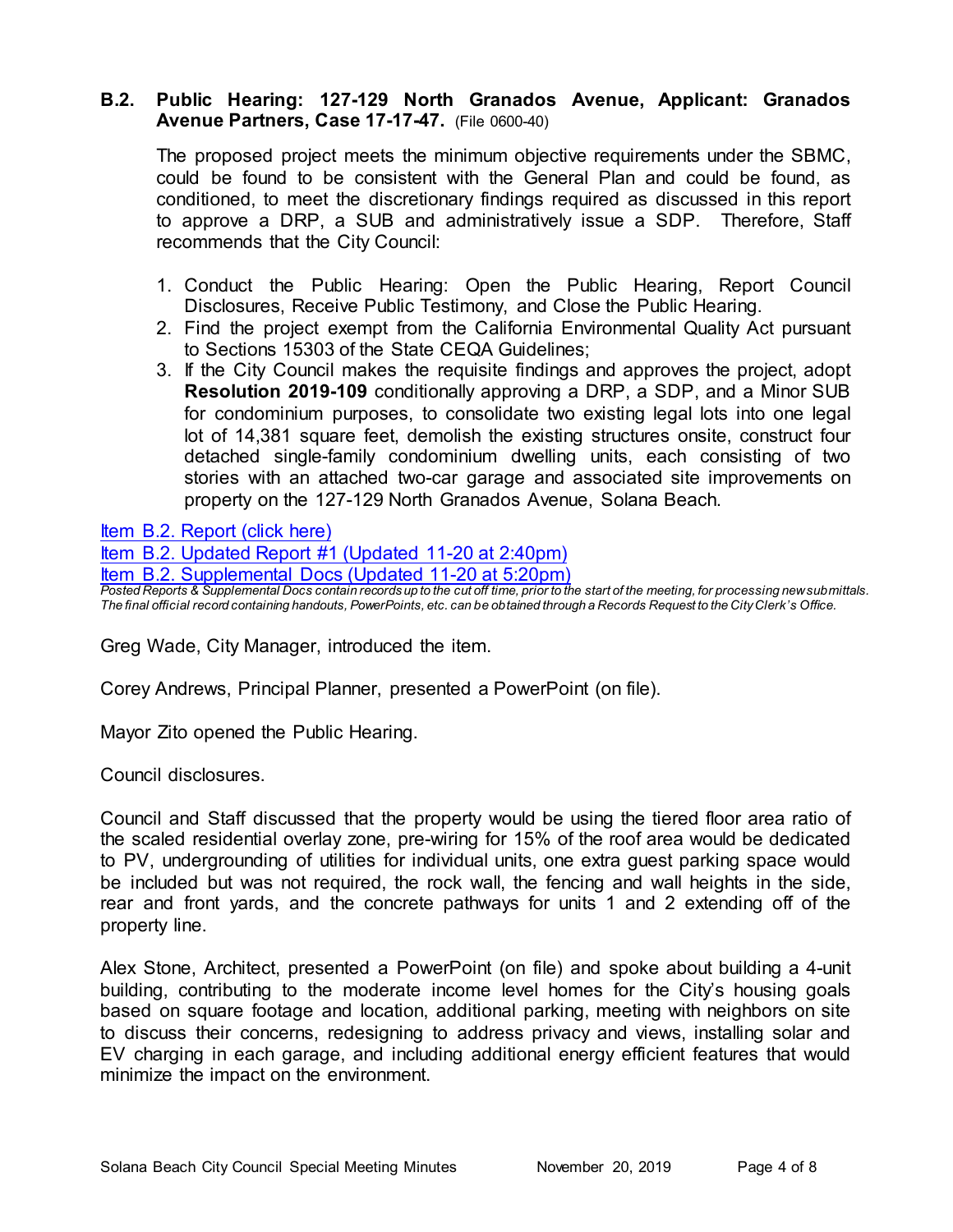Council, Staff, and Applicant discussed reducing the driveway space, the guest parking space on the south side of driveway, constraints regarding the fire hydrant and fire hose, restricting roof decks, the HOA managing garden, rain barrels, solar, community areas, permeable pavers to decrease runoff, wood fence, reducing tree heights in the front moving the trash walls to a less noticeable area, the landscaping plan returning to Council, that moderate range pricing would be less than \$2,600 a month, and locked gates to the trash facility.

Jeff Drawdy spoke about his opposition to the proposed project due to its size and mass, four detached units being placed on a sloped 1/3 acre lot, it's incompatibility with other multi-units on the same street, the elevated topography causing the two lower units to tower over all of the homes below, and suggested the project be limited to two units.

Benedict Gross spoke about the lot being too down sloping and looking directly into the backyards of the units below, the architects having reached out to neighbors, and his opposition due to the slope of the lot.

Toni Ramos spoke about drainage issues due to the hardscape of the driveway sloping down, existing septic tanks overflow issues, the maintenance of the spaces between the two fences at her property, and the main concerns being water issues and drainage.

Gary Martin (time donated by Jane Morton) spoke about support for the one-story level project, a potential precedent, opposing parking spaces in the front yard setback, lack of articulation on the large flat exterior walls, the front yard patio area with parking not being consistent with the neighborhood, and the front yard being consumed with hardscape rather than landscaping.

Jeff Goedhuys spoke about his privacy being compromised by the project, the project being too large, not enough shared space, potential problems with drainage, opposition to the project, and scaling back the project to three units.

Alex Stone, Applicant, said that there was only one fence on the rear of the property and a retaining wall for a bio-retention area, the fence was 3 ft. high dividing the common space, and that the area could be landscaped and attractive railing added.

Council and Staff discussed how the detention basin design would alleviate some of the existing drainage and runoff problems and whether it would actually eliminate them.

Brian Ardolino, Pasco Laret Suiter and Associates (PLSA), spoke about their calculations to quantify how drainage was managed, establishing a hydrograph that modeled the storms in the pre-existing and post-fall conditions, and adding a buffer to retain volume in both conditions.

Greg Wade, City Manager, said that the storm water requirements would ensure that the project would not exacerbate a problem that already existed.

Raul Ramos spoke about the drainage concerns and that 80% of water would be lost with the addition of the proposed hardscape.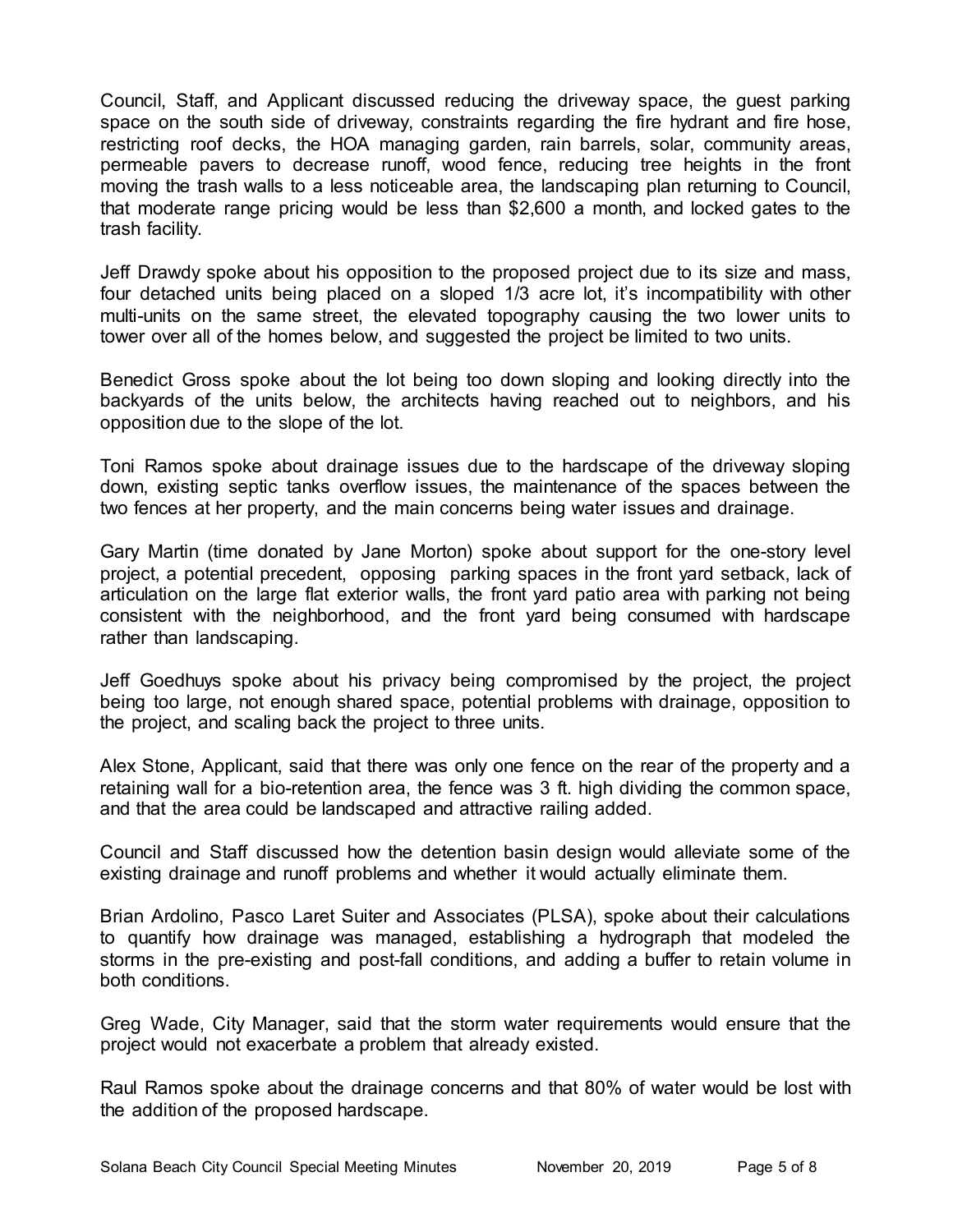**Motion**: Moved by Deputy Mayor Edson and second by Councilmember Hegenauer to continue the item to a future agenda. **Approved 4/1** (Noes: Becker)**.** Motion carried.

**C. STAFF REPORTS**: (C.1. - C.3.) *Submit speaker slips to the City Clerk.*

## **C.1. Marine Safety Center – Preliminary Design Options** (File 0730-30)

Recommendation: That the City Council

1. Receive the report and provide input and direction on the design options for improvements to the Marine Safety Center.

#### [Item C.1. Report \(click here\)](https://solanabeach.govoffice3.com/vertical/Sites/%7B840804C2-F869-4904-9AE3-720581350CE7%7D/uploads/Item_C.1._Report_(click_here)_11-20-19_-_O.pdf)

*Posted Reports & Supplemental Docs contain records up to the cut off time, prior to the start of the meeting, for processing new submittals. The final official record containing handouts, PowerPoints, etc. can be obtained through a Records Request to the City Clerk's Office.*

Greg Wade, City Manager, introduced the item and presented a PowerPoint(on file).

Wayne Holtan and Jon Dominy, Domusstudio Architecture, presented a PowerPoint(on file)

Council, Staff, and Consultant discussed sensitivity to bluff detention devices, the approximate 15% grade percentage in option C, safety concerns of lifeguard vehicles and pedestrians using the same area, the cost perspective between the different options, that option C was more expensive, option C having more public benefit, and that all three options were relatively the same in the set-back from the bluff.

Danny Oliver, state certified geologist, spoke about not compromising bluff stability, mitigation measures for safety, and the public benefit.

Jim Jaffee (time donated by Kristin Brinner) spoke about this location being one place that the City could control whether or not there was a seawall, it being the only natural bluff fully controlled by the City, ensuring that direction complied with the LUP, the set-back and erosion over 75 years, and the workshop discussion regarding recessing the project into the south bluff as a potential buffer to avoid using or needing any kind of armor.

Jason Shook, Marine Safety Captain, and Marine Safety Staff spoke about operational concerns with some of the designs, Staff's constant preventative contacts with the general public regarding bluff proximity, concerns with options B and C regarding the undergrounding cave-like set-up to manage moisture and mold in order to keep equipment dry, the day-to-day operations, and that option A directed the public where to go while Staff had a good view of the beach with open space and no blind spots.

Council discussed that the input of the lifeguards was important, that the safest option was needed, the inclination to go with option A, having the lifeguards work with the architects and designers, maintaining as much of the view as possible, keeping the scale and bulk down, and meeting the lifeguards' basic needs.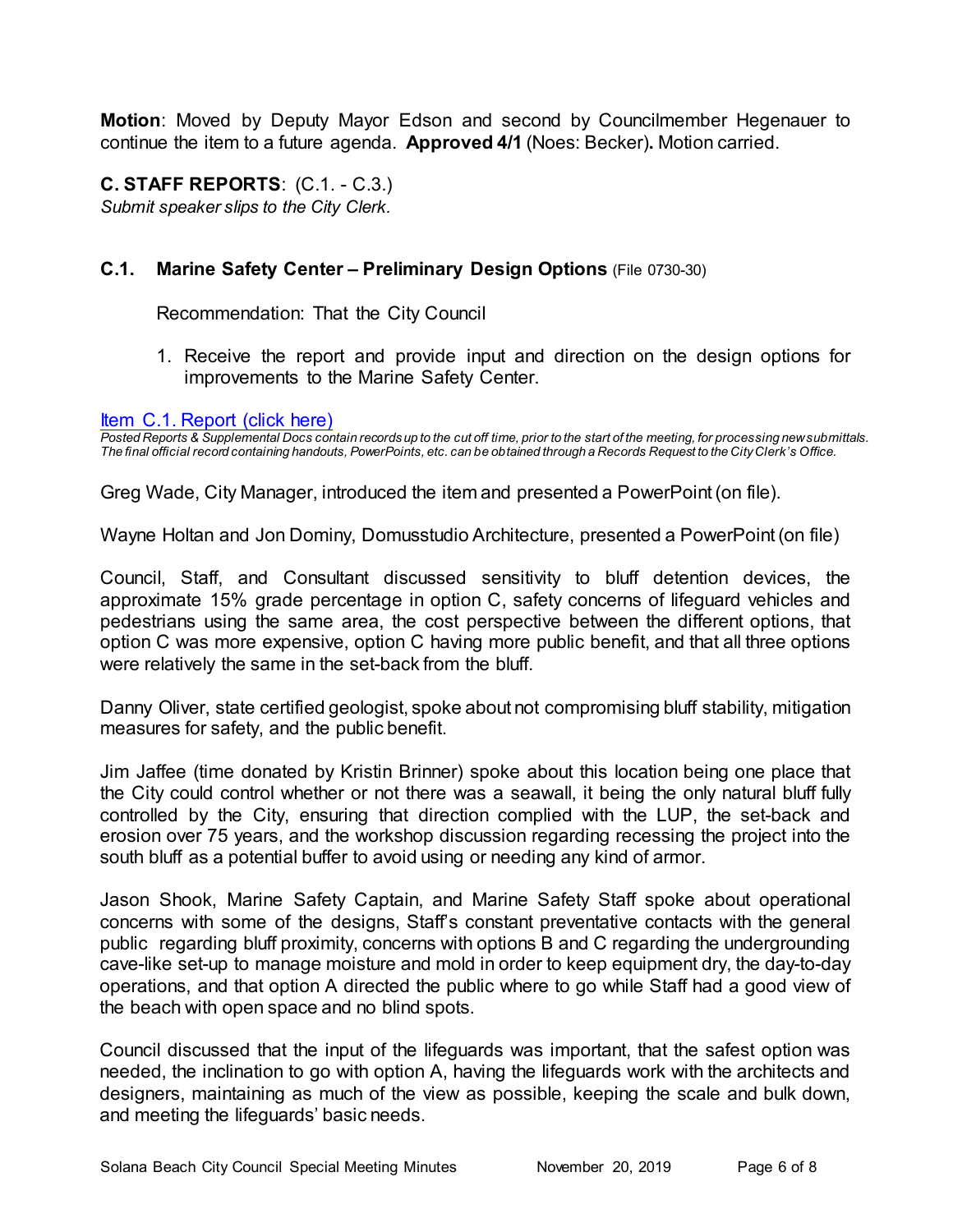## **C.2. Policy for Installation of Speed Cushions.** (File 0860-50)

Recommendation: That the City Council

- 1. Consider and provide feedback on the proposed Council Policy under which the Council would consider the installation of speed cushions in residential neighborhoods within the City.
- 2. Consider adoption of **Resolution 2019-107** approving Council Policy XX (to be determined) for installation of speed cushions in eligible residential neighborhoods within the City.

[Item C.2. Report \(click here\)](https://solanabeach.govoffice3.com/vertical/Sites/%7B840804C2-F869-4904-9AE3-720581350CE7%7D/uploads/Item_C.2._Report_(click_here)_11-20-19_-_O.pdf) 

[Item C.2. Supplemental Docs \(Updated 11-20 at 5pm\)](https://solanabeach.govoffice3.com/vertical/Sites/%7B840804C2-F869-4904-9AE3-720581350CE7%7D/uploads/Item_C.2._Supplemental_Docs_(Upd_11-20).pdf)

*Posted Reports & Supplemental Docs contain records up to the cut off time, prior to the start of the meeting, for processing new submittals. The final official record containing handouts, PowerPoints, etc. can be obtained through a Records Request to the City Clerk's Office.*

Greg Wade, City Manager, introduced the item.

Mo Sammak, City Engineer, presented a PowerPoint(on file).

Council and Staff discussed that the policy was specific to speed cushion design and effectuating it as a potential traffic calming measure, allowing requests to come forward on a case by case basis as it would be specific to a neighborhood, the average cost of the speed cushions were \$5,000 per location, the 100% buy-in to the speed cushion would only apply to the immediate neighbor or the person whose curb it fronted or the right-of-way adjacent to their property, that 67% of the neighbors would need to sign a petition, that speed cushions did not accommodate the wheelbase of a delivery truck, and funding options,

Sam Kernick spoke about supporting the speed cushions, the near accidents due to speed, many children on Nardo, being a deterrent effect to remind people about pedestrians and parked cars, and that a serious accident or fatality would occur if speeding on South Nardo and in the surrounding area was not addressed.

Gary Martin spoke and said that the policy was more user friendly and that 67% vote should be property owners and not tenants.

**Motion**: Moved by Councilmember Harless and second by Councilmember Becker to approve the item with language modifications to the policy. **Approved 5/0.** Motion carried unanimously.

**Motion**: Moved by Deputy Mayor Edson and second by Councilmember Becker to approve continuing to the next item, since it was past 10:30 a.m. **Approved 5/0.** Motion carried unanimously.

#### **C.3. Master Art Policy Compliance – 330 South Cedros Revised Public Art Proposal.** (File 0600-40)

Recommendation: That the City Council